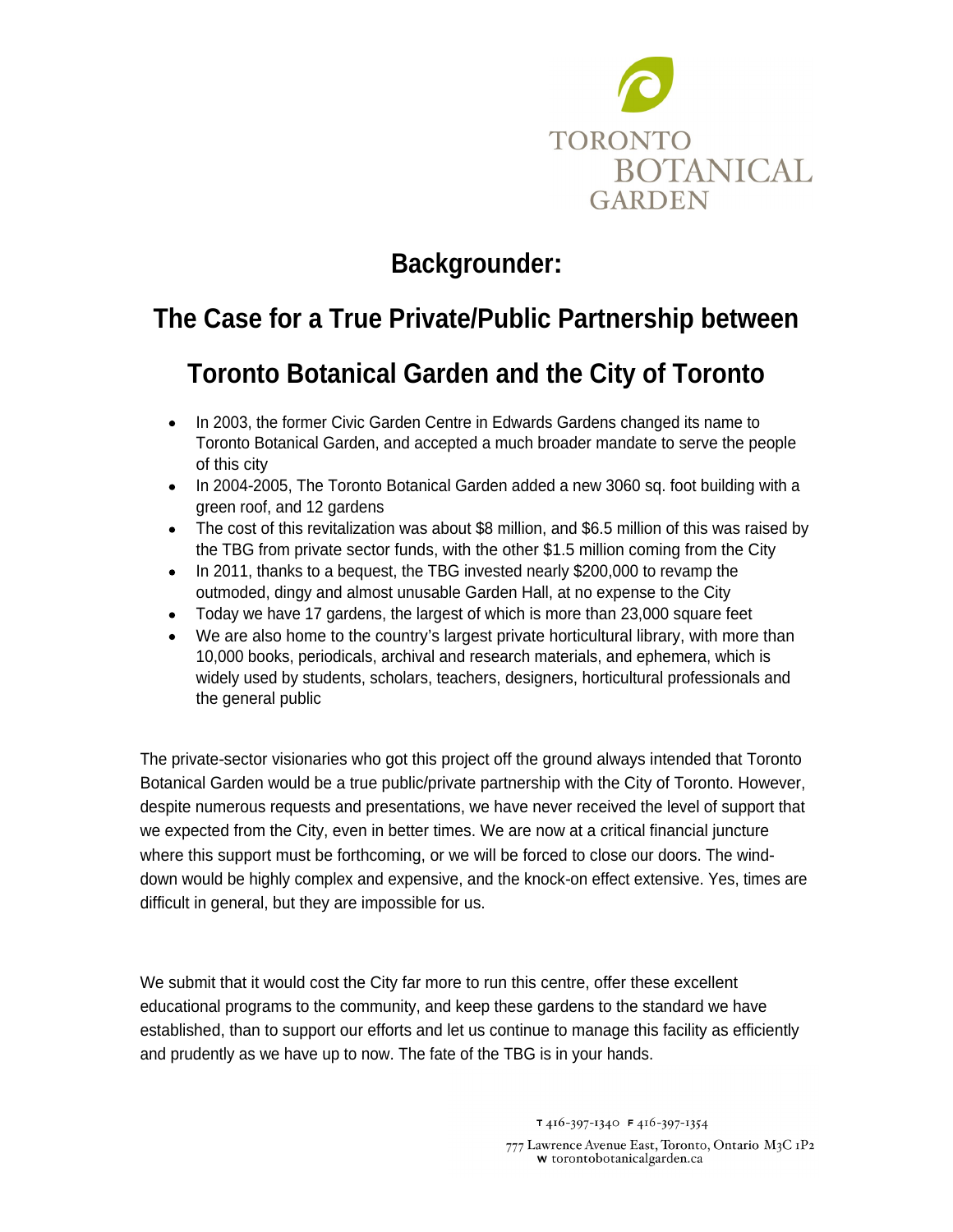

#### **About Toronto Botanical Garden**

- The TBG is Toronto's only Botanical Garden and a de facto year-round educational facility and community centre for the people of Toronto, where everyone is welcomed
- It is a registered, volunteer-driven, educational charity run for the benefit of all Torontonians
- It offers hundreds of educational programs throughout the year, including courses, classes, seminars, camps, lectures and workshops
- It is a tourist attraction for garden-lovers from all parts of the world
- Four acres of 17 city-sized gardens are tended organically to serve as living examples to home gardeners not only of beautiful plantings they can replicate at home, but also a healthy ecosystem that provides sustenance for many birds, butterflies, bees and other creatures. It also serves as a living classroom for many programs
- The TBG is the horticultural epicentre of Toronto, and is home to Canada Blooms, Milne House Garden Club, the Garden Club of Toronto and the Toronto Master Gardeners, and serves as a meeting place and hub for dozens of horticultural societies and clubs across the GTA
- More than 10,000 adults participate in our educational programs every year. Some courses lead to certificates through Ryerson University and George Brown College
- We teach more than 6,000 children each year
- School programs are linked to the Ontario science curriculum and support TDSB and TCDSB guidelines. We also offer March break and summer camps
- About half of the children attending TBG programs are from disadvantaged communities in priority neighbourhoods, and we enable them to participate free of charge by raising funds through grants, subsidies and donations
- Our public programs include the TBG Lecture Series, the Edwards Summer Music Series: Gardens of Song, an Organic Farmers' Market, and various programs in the Weston Family Library
- Our free celebrations include Harvest Day, Earth Day, Doors Open, and the Holiday Open House
- Admission to our gardens is free, and many tens of thousands of people visit them each year, and visitation is growing exponentially (as we don't charge admission, we have no way of offering a precise number)
- We partner with myriad other institutions and organizations on various projects and support a variety of organizations through our participation. These include the RBG, ROM, LEAF, Evergreen Brick Works, Trees for Life, Landscape Ontario, the Garden Tourism Coalition, Heritage Canada, Toronto Master Gardeners, Canada Blooms, the TDSB, the TCDSB, the Composting Council of Canada, the Ontario Urban Forestry Council, and others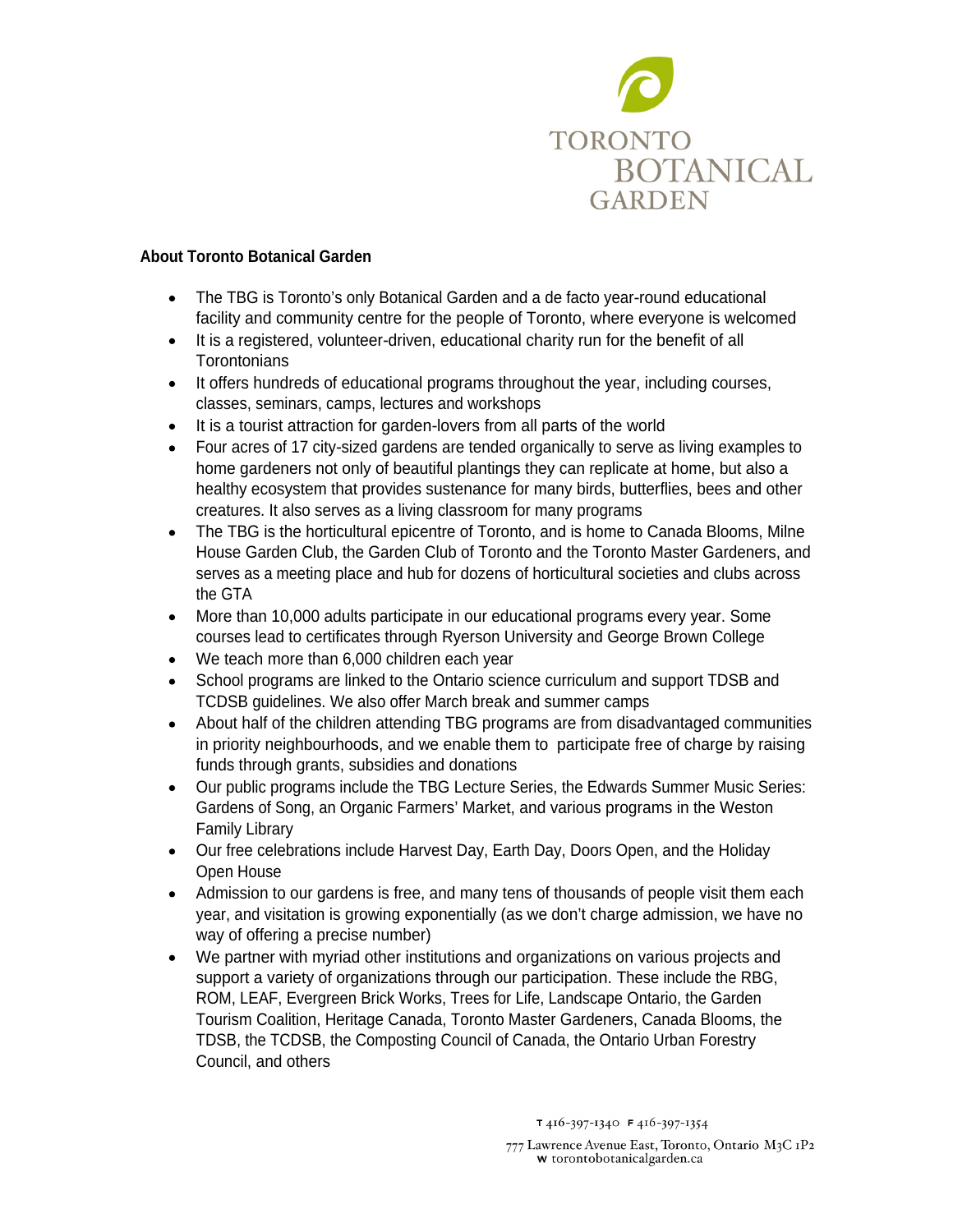

#### **Finances and Administration**

- The Toronto Botanical Garden has an annual operating budget of approximately \$1.6 million
- It employs 23 full- and part-time staff  $\bullet$
- It has 400 volunteers
- Each year, the TBG struggles to raise more than 95 per cent of its operating budget through membership fees, donations, programs, sponsorships and grants, tours, retail sales in our shop, special events and fundraisers, and the renting out our spaces
- However, this ad hoc fundraising is unpredictable at best, and in recent years has proven to be impossible to sustain at the level we require to effectively function
- Our revenue generating ability is severely hampered by our free admission policy, the lack of parking revenues, and the lack of a dining facility within our building, as mandated by our management agreement
- Despite this, we have brought in many improvements over the past several years and the TBG is a far more vibrant and well-attended than it was in years past
- Unfortunately, though our profit centres are in the black and tracking above budget, donations, foundation grants and sponsorships are down
- Despite our best efforts, we cannot raise enough money ourselves to cover our operating costs, and our cash reserves are nearly depleted
- Additionally, any setbacks have serious implications to our bottom line—for example, we estimate the long-drawn-out parking lot project that was sprung on us last fall with no warning has cost us about \$180,000 in lost revenues, and has brought us to the brink of bankruptcy

### **The City of Toronto and Toronto Botanical Garden**

- We are very grateful to the City of Toronto for providing us with rent-free premises and the coverage of our utilities
- Additionally, for about 35 years, the City of Toronto has annually given first the Civic Garden Centre, and then the Toronto Botanical Garden, a flat \$25,000 toward maintenance
- In today's dollars, this amount would translate to \$92,700, but even that doesn't take into consideration that the Toronto Botanical Garden is a much larger and more complex operation than the Civic Garden Centre was way back then
- In fact, today, the cost of maintenance alone for the building and gardens is not \$25,000, but about \$380,000 every year